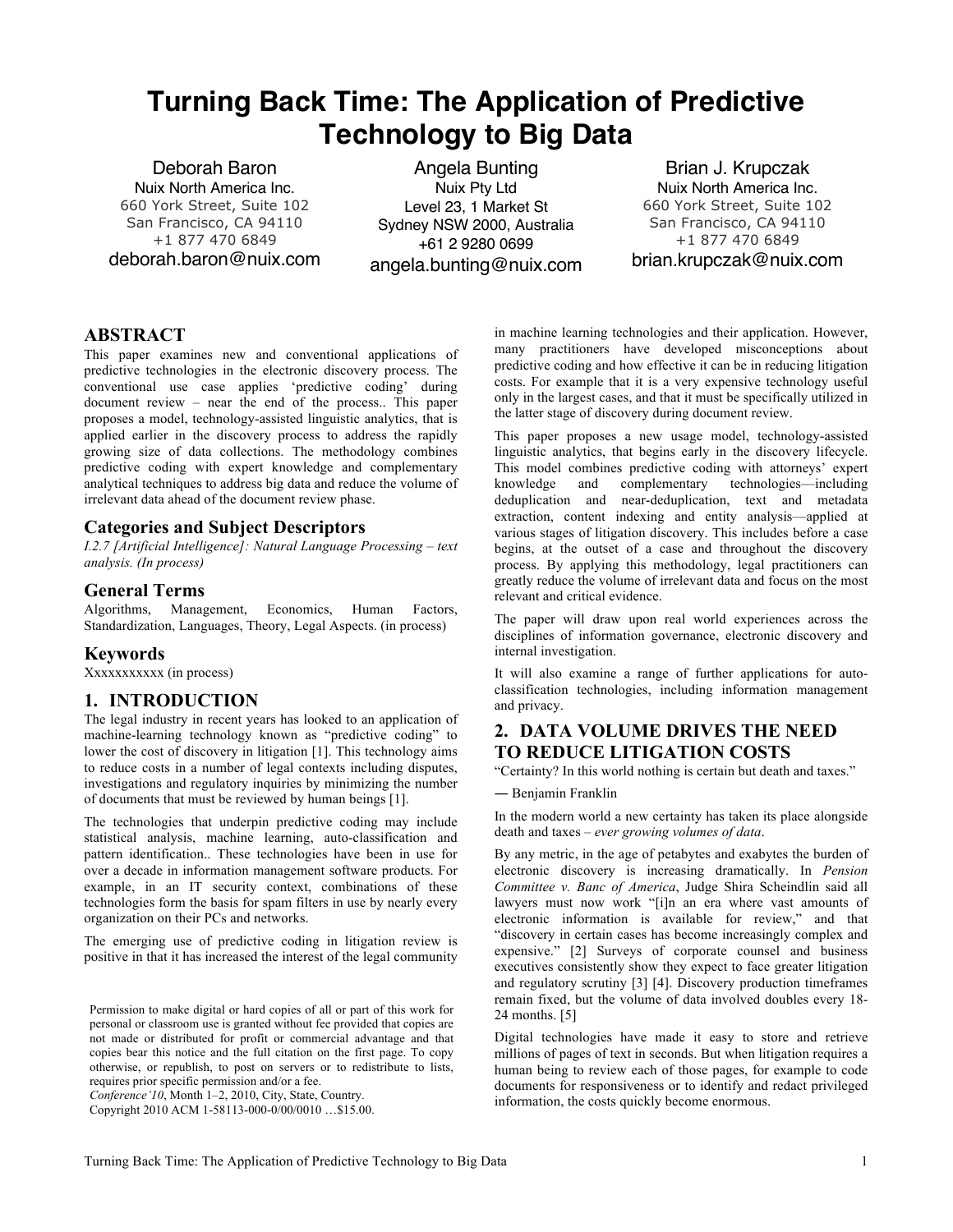A study by Pace and Zakaras estimated review costs were an average \$18,000 per gigabyte of data and up to \$30,000 per gigabytes in some circumstances [6] To put this in perspective, a single high-end smartphone or tablet device today has up to 64 gigabytes of internal storage, while many personal computers have a terabyte or more of disk storage.

Corporate data sets are orders of magnitude larger again. For example, in the Lehman Brothers Holdings Chapter 11 case in Bankruptcy Court, the Examiner had to contend with a data collection of three petabytes, or 350 billion pages, in size [7]. By restricting requests to 281 custodians and using dozens of complex searches, the Examiner narrowed this to five million documents, which were manually reviewed by a team of more than 70 attorneys.

# **3. IS PREDICTIVE CODING A QUICK WIN?**

A 2009 paper by The Sedona Conference aptly summarized the dilemma the legal industry faces from this avalanche of data. "The legal profession is at a crossroads: the choice is between continuing to conduct discovery as it has 'always been practiced' in a paper world — before the advent of computers, the Internet, and the exponential growth of electronically stored information (ESI) — or, alternatively, embracing new ways of thinking in today's digital world." [8]

This paper stressed the need to address the scale of data involved in legal discovery while retaining the comprehensiveness and quality of the pre-digital era.

The legal industry has in recent years focused considerable attention on a machine learning technology, predictive coding, as a potential way to balance these needs [1]. Predictive coding is most commonly used in the later stages of litigation as a method of minimizing the number of pages human beings must review before a legal team produces evidence to court [1].

This was a logical place to start. Pace and Zakaras found that manual document reviews accounted for almost three-quarters of eDiscovery production costs [6, p. xiv]. By applying machine learning to automate the most expensive part of the process, the legal industry could achieve a "quick win."

## **3.1 What is Predictive Coding?**

Predictive coding uses statistical analysis and machine learning techniques to automatically classify documents, for example as relevant, responsive or privileged.

To use a predictive coding engine, an attorney with in-depth knowledge of the case and the legal principles involved would manually select two sets of "training documents"—for example, a set of responsive documents and a set of random documents that have no relevance to the case. The engine would analyze these training documents and build a model to differentiate between the two.

The engine would then apply its model to the original training documents and attempt to categorize them according to model it developed. Comparing the difference between the way the original human reviewer categorized the documents and the way the predictive coding model did so allows the engine to gauge its accuracy. Depending on the results, the trainer may need to refine the seed set of documents multiple times until the model is sufficiently accurate.

Once the model is accurate enough, it can be applied to an entire data set, classifying each document as A or B, for example

responsive or not responsive. The engine provides a "confidence score" for each document it classifies, indicating how closely the document fits the model. The human reviewer can then code the documents based on the model's recommendations.

Typically, attorneys would conduct quality checks on the results of a predictive coding model. For example, they might statistically sample the results and manually review them to ensure the engine categorized them correctly. A more conservative approach would be to rely on the model's predictions for those documents with a high confidence score but to manually review those documents about which the model was less confident.

# **3.2 Naïve Bayes or Automated Language**

# **Analysis**

More than 20 software vendors offer one form or another of predictive coding technology [9]. Predictive coding technologies essentially boil down to two approaches:

- Naïve Bayes classifier
- Automated language analysis (also called "language modeling" or "latent semantic analysis")

Both techniques are combined with workflows to improve the accuracy of the model over several iterations.

A naïve Bayes classifier uses the frequency of words within a document to make predictions about its content. It is a probability model based on Bayes's theorem where a dependent variable C is conditional on a number of variables  $F_1$  through  $F_n$ .

$$
p(C|F_1 ... , F_n) = \frac{p(C)p(F_1 ... , F_n|C)}{p(F_1 ... , F_n)}
$$

It seeks to calculate the probability that, for example, a document is responsive based its containing a number of words or phrases in common with manually selected responsive documents.

The classifier is "naïve" because it is based on the assumption that each word is independent of all the other words. Although this assumption is unrealistic, a naïve Bayes classifier is highly successful in practice and on par with more sophisticated techniques [10].

Automated language analysis techniques take the opposite approach, using complex algorithms to find the connections and meanings between words.

## **3.3 More Accurate Than Humans?**

Both Bayesian and linguistic analysis approaches have been demonstrated to categorize documents at least as accurately as human reviewers. This is because the technology is advanced and because human reviewers are not as infallible as many in the industry believe.

In a previous paper at this conference, Thomas Barnett and Svetlana Godjevac detailed the results of an experiment where they have the same set of 28,000 documents to seven sets of reviewers and asked them to code each one for responsiveness. Examining the tags afterward revealed an inter-reviewer agreement rate of 43% for either responsive or non-responsive determinations [11]. This was "much lower than might be suspected based on the general level of confidence on the part of the legal profession in the accuracy and consistency of document review by humans," the authors said [11].

The Electronic Discovery Institute's Herbert Roitblat, Anne Kershaw and Patrick Oot concluded in a 2009 study that "machine categorization is no less accurate at identifying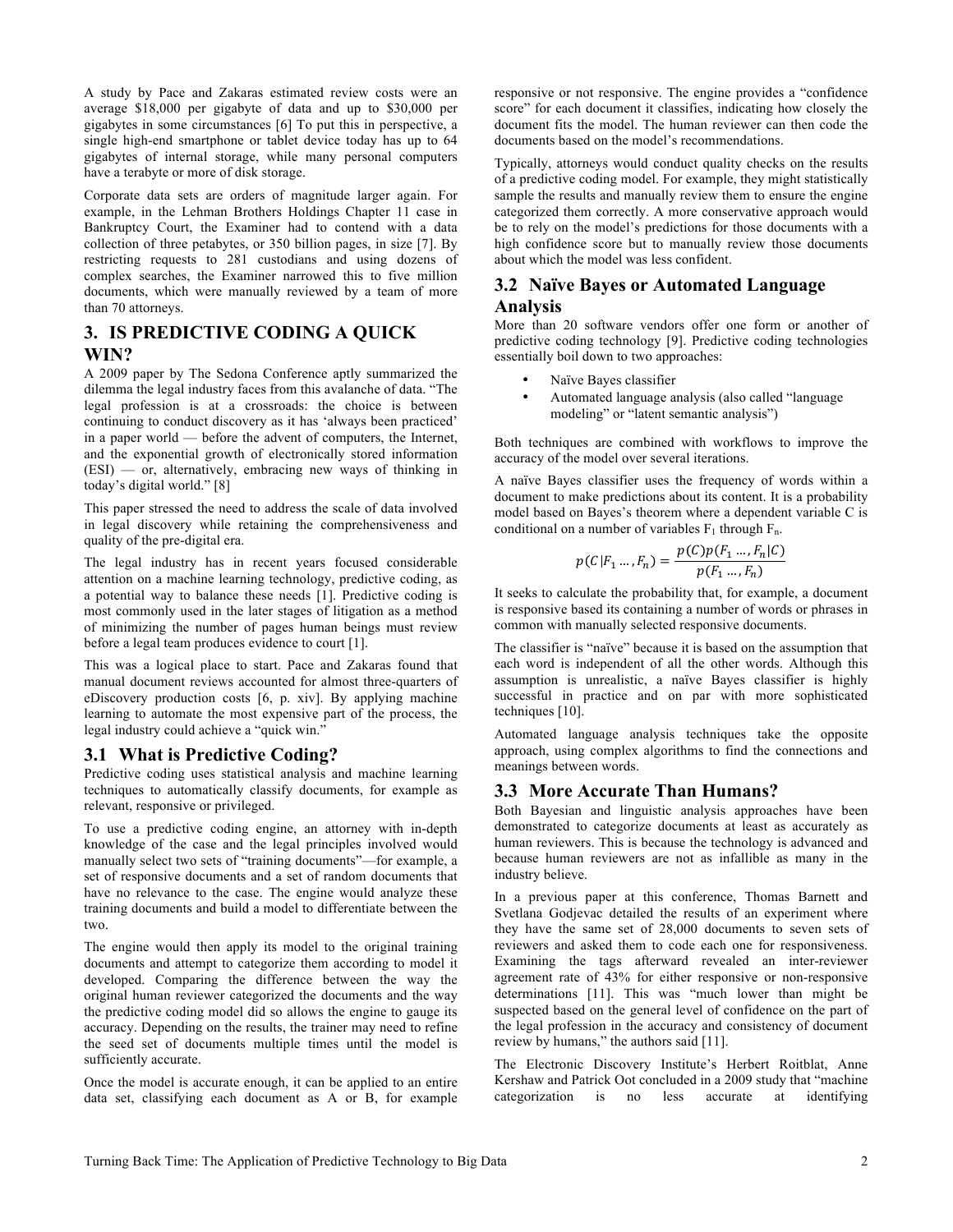

relevant/responsive documents than employing a team of reviewers." [12]

Maura Grossman and Gordon Cormack compared the accuracy of several predictive coding approaches to a team of human reviewers. They found that "technology-assisted processes, while indeed more efficient, can also yield results superior to those of exhaustive manual review, as measured by recall and precision." [13]

## **3.4 Judicial Acceptance**

The legal fraternity is not alone in grappling with the choice between human and automated decision making. Statistician and author Nate Silver argues society as a whole must change the way it thinks about ideas and how we test them. "We must become more comfortable with probability and uncertainty," he writes. We must accept that our judgments are imperfect and use probabilistic models such as Bayes's theorem to "learn about [the universe] through approximation, getting closer and closer to the truth as we gather more evidence." [14]

In an October 2011 article in *Law Technology News*, Judge Andrew Peck of the U.S. District Court for the Southern District of New York attempted to correct the misconception that "the judiciary has signed off on keywords, but has not on computerassisted coding." [15] Rather, Peck argued that many judges were highly critical of the keyword approach and that he saw no reason why computer-assisted coding could not be used "in those cases where it will help 'secure the just, speedy, and inexpensive' determination of cases in our e-discovery world."

Judge Peck made good this promise in June 2012 in *Da Silva Moore v. Publicis Groupe* [16]*.* However, the litigants could not agree on how to decide which documents were responsive. In several other recent cases, including *Global Aerospace Inc. v. Landow Aviation, L.P.* [17] and *Kleen Products LLC v. Packaging Corporation of America* [18], judges approved or even ordered the use of predictive coding as a way to reduce review costs.

# **4. BROADER LEGAL USE OF MACHINE LEARNING TECHNOLOGIES**

The machine-learning technologies behind predictive coding have been used for decades in information management. For example, naïve Bayes classification is an open and well-known technology that organizations have used for more than 10 years in applications such as spam filtering and data mining.

Similar to predictive coding, a spam filter builds up a word frequency model based on email users' manual selection of "spam" and "legitimate" emails. This is why some spam messages sometimes contain large sections of unrelated text, such as a quote from a book, in an attempt to skew the word frequencies so that the contents look—to the computer—to be legitimate.

Predictive coding has other uses within organizational data sets. For example, records managers use "auto-classification" to identify company records that have been stored in emails and on network file shares and not correctly categorized.

Organizations might also use predictive coding in areas where keyword searches do not locate all the relevant information such as:

- Generating a complete record of an organization's knowledge about an issue relating to a regulatory dispute or a merger
- Mining unstructured data (documents, emails and other communications) for previously undiscovered intellectual property and other forms of business value.

# **5. TECHNOLOGY-ASSISTED LINGUISTIC ANALYTICS FOR EDISCOVERY ACCELERATION**

There is strong evidence to support the proposition that predictive coding technology can significantly reduce review costs. Researchers such as Pace and Zakaras have touted the benefits of predictive coding ahead of technologies such as clustering, nearduplicate detection and email threading, concluding "it is unlikely that these techniques would foster sufficiently dramatic improvements in review speed for most large-scale reviews." [6, p. xvii]

However, Pace and Zarakas analyzed these technologies as alternative methods to bulk coding. In the authors' experience of large-scale litigation and discovery matters, this gravely underestimates the value of such technologies when viewed in context of the entire discovery process.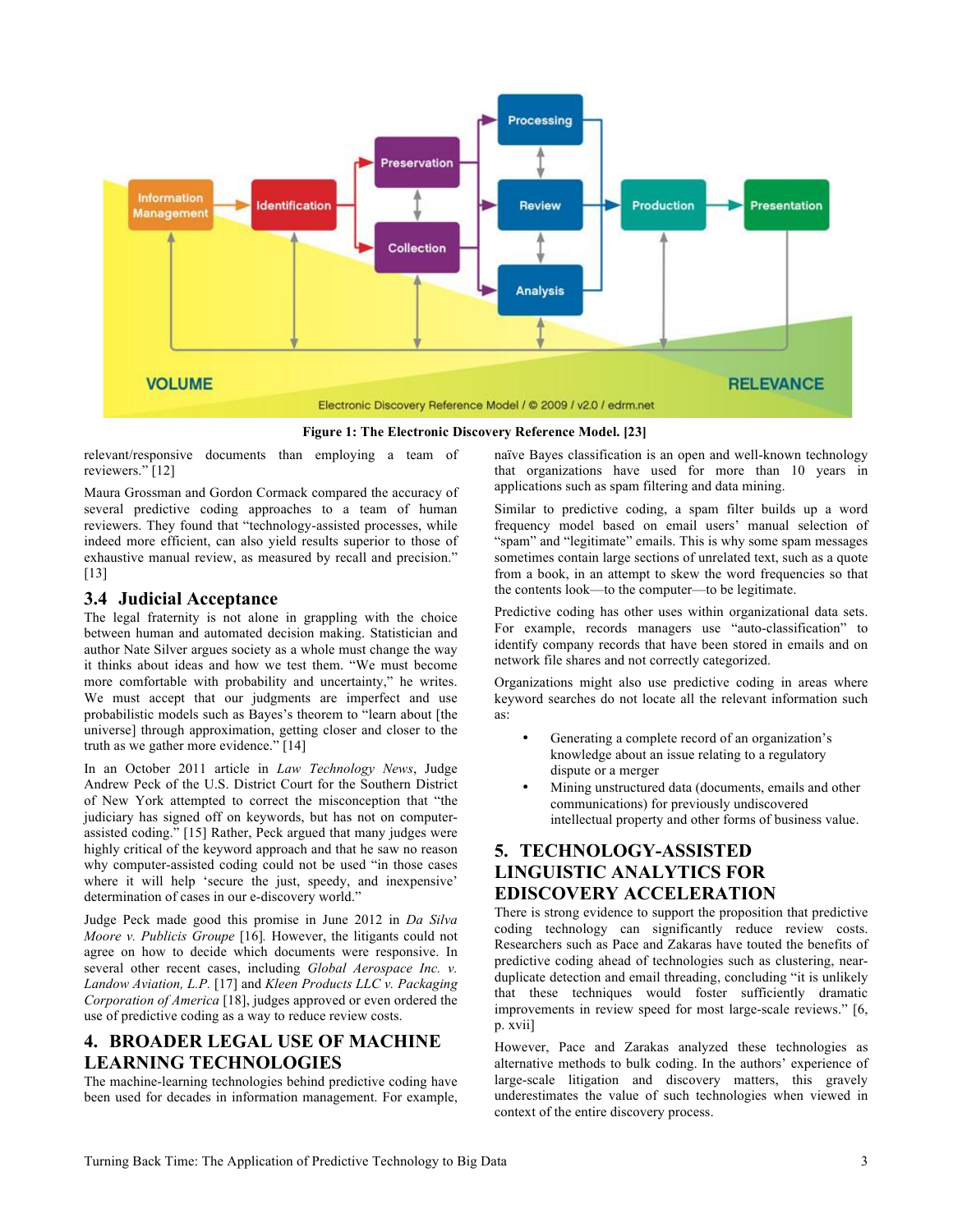

#### **Figure 2: Useful technologies across various stages of the Electronic Discovery Reference Model. [21]**

We believe predictive coding alone will not greatly reduce discovery costs because it occurs in the final review before production (see Figure 1). By this point, legal teams should only have to deal with a small number of highly relevant documents.

Rather than applying predictive coding at the eleventh hour, discovery practitioners have a large number of opportunities to make litigation more effective and affordable well before they have reached the review stage. They have a potential arsenal of analytical tools and techniques at their disposal, not least of which, their own expertise and understanding of language.

Several recent papers and articles have discussed the value of language analysis, supplemented by technology, in streamlining data sets for eDiscovery. A white paper by Katey Wood and Brian Babineau from Enterprise Strategy Group examines the utility of language analysis "to understand what each document is about in a large collection, mine its contents for topics of interest, and intelligently set aside irrelevant data." [19]

An article in Forbes by Amanda Jones and Ben Kerschberg offers that "Statistical algorithms for text classification are capable of amazing feats when it comes to detecting and quantifying meaningful patterns amongst large data sets, but they are not capable of making the type of subjective qualitative assessments that constitute the art of discovery." [5]

The technology-assisted linguistic analytics approach we are proposing in this paper combines multiple techniques with attorneys' expertise to reduce the volume and increase the relevance of the documents fed through the litigation process.

## **6. INCREASING RELEVANCE FROM COLLECTION TO COURT**

At each stage of the Electronic Discovery Reference Model (EDRM) process, attorneys can apply linguistic and metadata

analyses, using words and their context to cull irrelevant material and focus on the most important documents (see Figure 2).

The ultimate aim of this process is to minimize the number of documents handed over to legal advisors. However, a vital first step is to start with all the facts of the case, gathered from all available custodians and data sources.

#### **6.1 Start With All the Facts**

Conducting an extremely thorough investigative workflow can unearth the custodians, documents and facts that traditional approaches would miss, and avoid nasty surprises further down the track.

For example, foreign-language documents often remain hidden in data sets until very late in the review process. At this point, an organization must pay large amounts of money for expedited translation services. By identifying foreign-language documents at the start of the process, the legal team can take a more strategic approach, such as finding staff members who speak the relevant languages. I have seen this save hundreds of thousands of dollars in translation costs.

Digital evidence is typically stored in many different devices and formats. These may include hard drives, file shares, email and collaboration servers, smartphones, tablet devices, flash memory, cloud services, archives, compliance storage repositories and legacy platforms.

Without the ability to collect from and index the contents of all these formats, an organization may face an unknown "smoking gun" document. For example, one party to litigation may only have a copy of an incriminating email in an obsolete email system or archive, while the other party may have kept the same message in an easily readable format.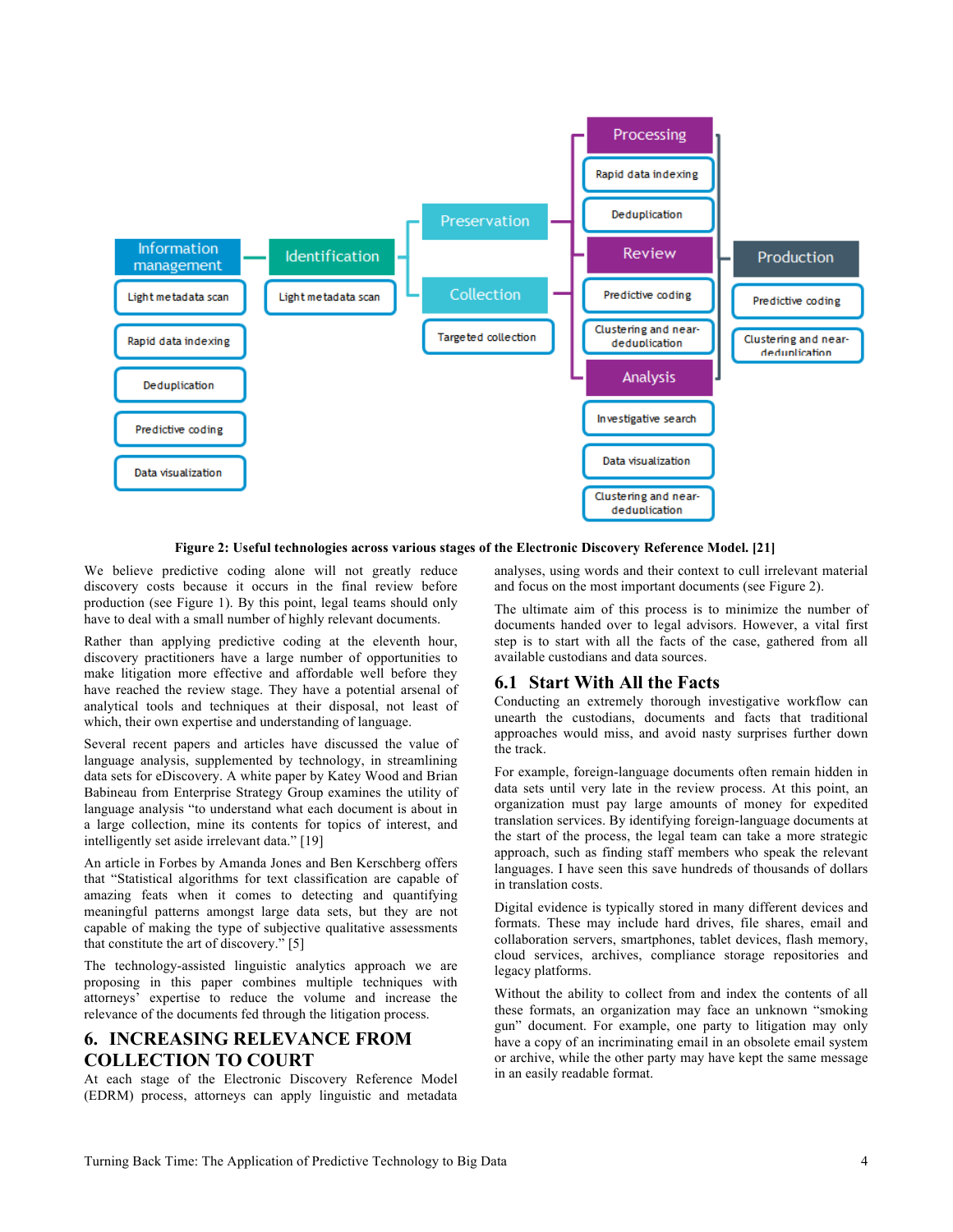Speed is also essential. At every stage of the process, organizations must avoid bottlenecks such as technologies that cannot quickly map, collect and analyze data.

## **6.2 Light Metadata Scan**

Starting at the Identification stage of the EDRM model, a light metadata scan involves indexing the contents of each storage repository and extracting file-level metadata such as date, size, file name or subject and owner of each item. It does not analyze the text within each file.

A light metadata scan is many times faster than full text indexing: a single server can process tens of terabytes of data per day. This provides enough information to identify documents an organization must place under legal hold (the Preservation stage of the EDRM) and to conduct a targeted collection processes (Collection).

# **6.3 Targeted Collection from All Data Sources**

Having conducted a light metadata scan, an organization can "prefilter" the data it collects to the most relevant custodians, dates and document types.

# **6.4 Rapid Data Indexing**

Electronic evidence is almost entirely made up of unstructured data—chiefly words and pictures, but also numbers, dates and facts. Because this data is not stored in neat rows and columns such as a spreadsheet, database or business application, it is much harder for machines to analyze.

Gaining timely insights from huge volumes of unstructured data requires an indexing engine with massively parallel processing capabilities. The engine must be able to deal with the unpredictable and "lumpy" nature of unstructured data, while making the best use of the available processing power. It must also have forensic precision, ensuring every single item fed into it is processed or, if it fails, accounted for.

Indexing all available text and metadata in the Processing stage enables legal practitioners to perform simple and complex searches, clustering, deduplication and near-deduplication, and predictive coding.

# **6.5 Deduplication**

In the average organization, 50–70% of the data they hold is ROT: redundant, obsolete or trivial [20]. Effective deduplication across an entire data set eliminates documents that would otherwise clog up subsequent parts of the eDiscovery process.

# **6.6 Predictive Coding**

As previously discussed, predictive coding is a very useful technology for classifying documents as responsive or unresponsive and for locating privileged documents in production sets without having to review each one manually. Alternatively, attorneys can use predictive coding to prioritize their review strategy. For example, they can rely on the predictive coding engine's decisions for documents with a high confidence score but use humans to review the documents about which the model is less certain.

## **6.7 Clustering and Near-Deduplication**

Near-duplication analyzes the similarity of documents by tallying short phrases or groups of words. This can help identify documents that contain identical text but are in different formats—for example, a Microsoft Word document that had been converted to an Adobe Acrobat PDF file.

This can be helpful in identifying multiple revisions of the same document and placing them on a timeline. It can also show how blocks of text and ideas move across an organization over time.

These techniques are a useful supplement to keyword searches and predictive coding, because they can locate related documents that either technique may have missed. They are also useful in locating similar documents to help fine-tune a predictive coding model.

# **6.8 Investigative Search**

The limitations of keyword searches have been widely discussed. However, attorneys can supplement keyword searches with techniques borrowed from law enforcement and corporate investigators

For example, investigators examine connections between suspects by extracting and cross-referencing intelligence items such as credit card numbers, Social Security numbers, email addresses and IP addresses. eDiscovery practitioners can use similar techniques when looking for information gaps and relationships between custodians.

Law enforcement investigators have also used near-duplicate analysis to uncover criminal networks and scams. For example, investigators looking into a company fraudulently selling aircraft that didn't exist used near-duplicate analysis to locate similar documents. This unearthed several related companies, previously unknown to the investigators, conducting fraudulent transactions for aircraft parts, boats and other high-value products.

Investigators have very recently begun using near-duplication phrase lists as a sophisticated supplement for basic keyword searches.

For example, the list of search terms in the Lehman Bros insolvency case takes up 113 pages. Rather than searching for a term such as "\*solven\* w/20 (transfer\* or mov\* or pledg\*)", the Examiner could have consulted a list of phrases that contained the words "solvency" or "insolvency" and quickly narrowed this down to a few key phrases that would have yielded a much more targeted group of documents with far fewer false positives.

# **6.9 Data Visualization**

Visualization tools can help lawyers examine relationships



**Figure 3: A network diagram showing connections between custodians. [22]**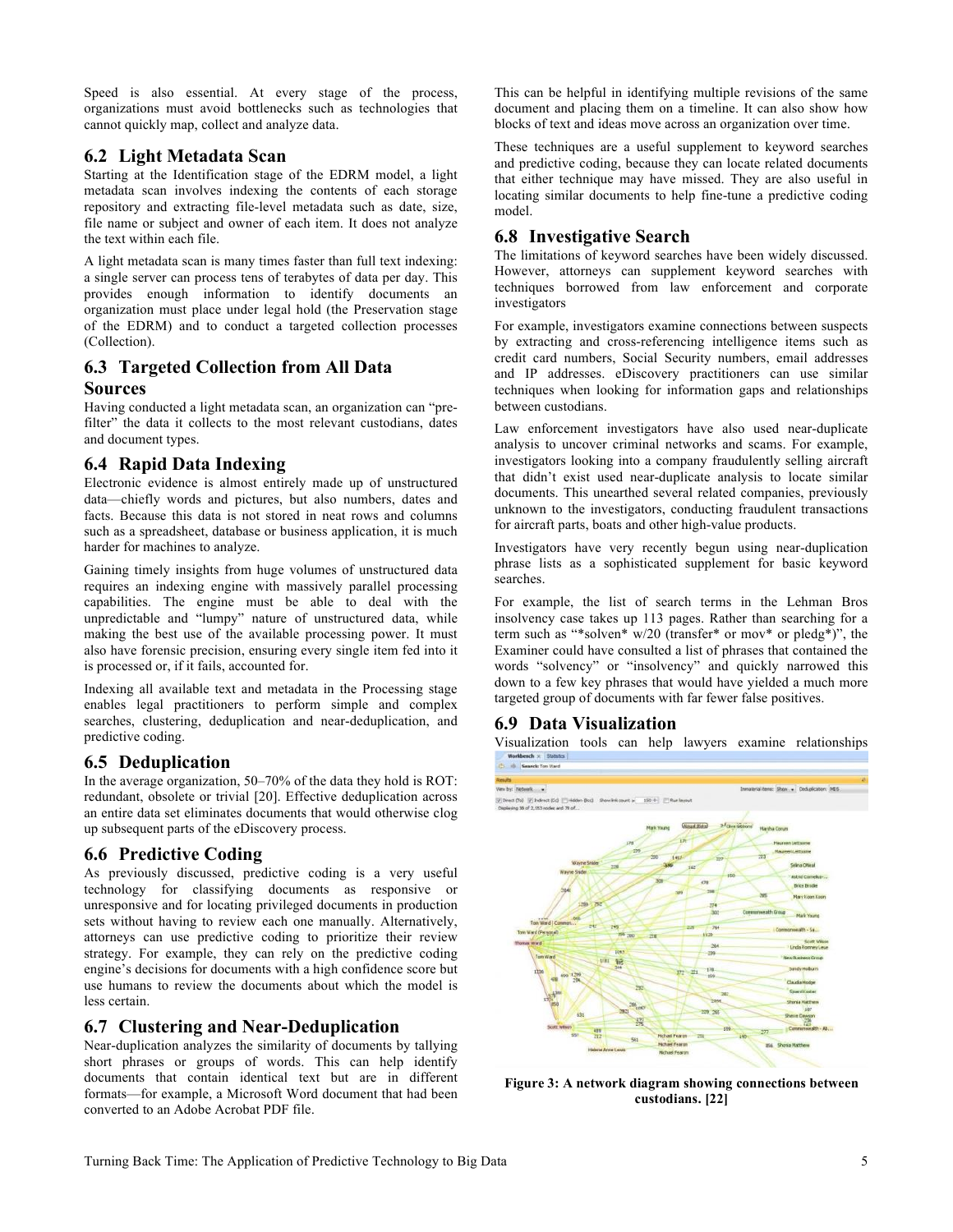between custodians and the context of important documents.

These include:

- Network diagrams to visualize email trails and other connections between custodians (see Figure 3)
- Timelines to see where each document fits in the context of external events
- Date-trend charts to quickly identify the relevant period of time when the actions in question took place.

# **7. DO I ALSO NEED TO BE A STATISTICIAN AND A LINGUIST?**

The articles by Wood and Babineau [19], and Jones and Kerschberg [5] call for the expertise of linguists and statisticians who can apply their skills toward optimizing the use of these analytical technologies. However, as this paper has sought to demonstrate, the techniques required to streamline eDiscovery using the technology-assisted linguistic analytics approach are easily within the grasp of attorneys and discovery professionals.

# **8. A FINAL WORD ON INFORMATION GOVERNANCE**

Readers will note on the far left of Figure 2 is the Information Management stage of the EDRM, which organizations often neglect. In the tiny gap between Information Management and Identification lies a trigger event such as a summons or regulatory notice. Many organizations take no steps to understand the contents of their information stores until after this trigger event.

However, just as predictive coding for review comes too late in the process to effectively minimize data volumes, trying to remedy information management shortcomings after a trigger event is like putting a band-aid on a gaping wound.

Organizations can also apply many of the techniques we have discussed in this paper proactively, including:

- Regular metadata scans
- Frequently updated "living indexes" of important data stores
- Scheduled and defensible deletion of redundant, obsolete and trivial data
- Searching and remediating legacy storage systems such as archives.

These form part of a proactive information governance regime that enables organizations to discover and address risks in their data before they ever reach a court.

# **9. ABOUT THE AUTHORS**

#### **9.1 Deborah Baron, MBA, BEc**

Deborah Baron is Chief Marketing Officer of Nuix. Deborah actively participates in industry forums and conferences, serving on the Advisory Board of the Electronic Discovery Reference Model (EDRM) and as a member of The Sedona Conference Working Groups 1 and 6. She also writes articles for US and international publications; conducts Minimum Continuing Legal Education courses nationally; and regularly meets with clients and industry thought leaders. She recently wrote a chapter for the legal textbook Dispute Resolution and e-Discovery published by Thomson Reuters in 2012. Deborah holds an MBA from the Kellogg Graduate School of Management at Northwestern University and a BA Economics from Occidental College.

**9.2 Angela Bunting, [qualifications]** [bio]

**9.3 Brian Krupczak, [qualifications]** [bio]